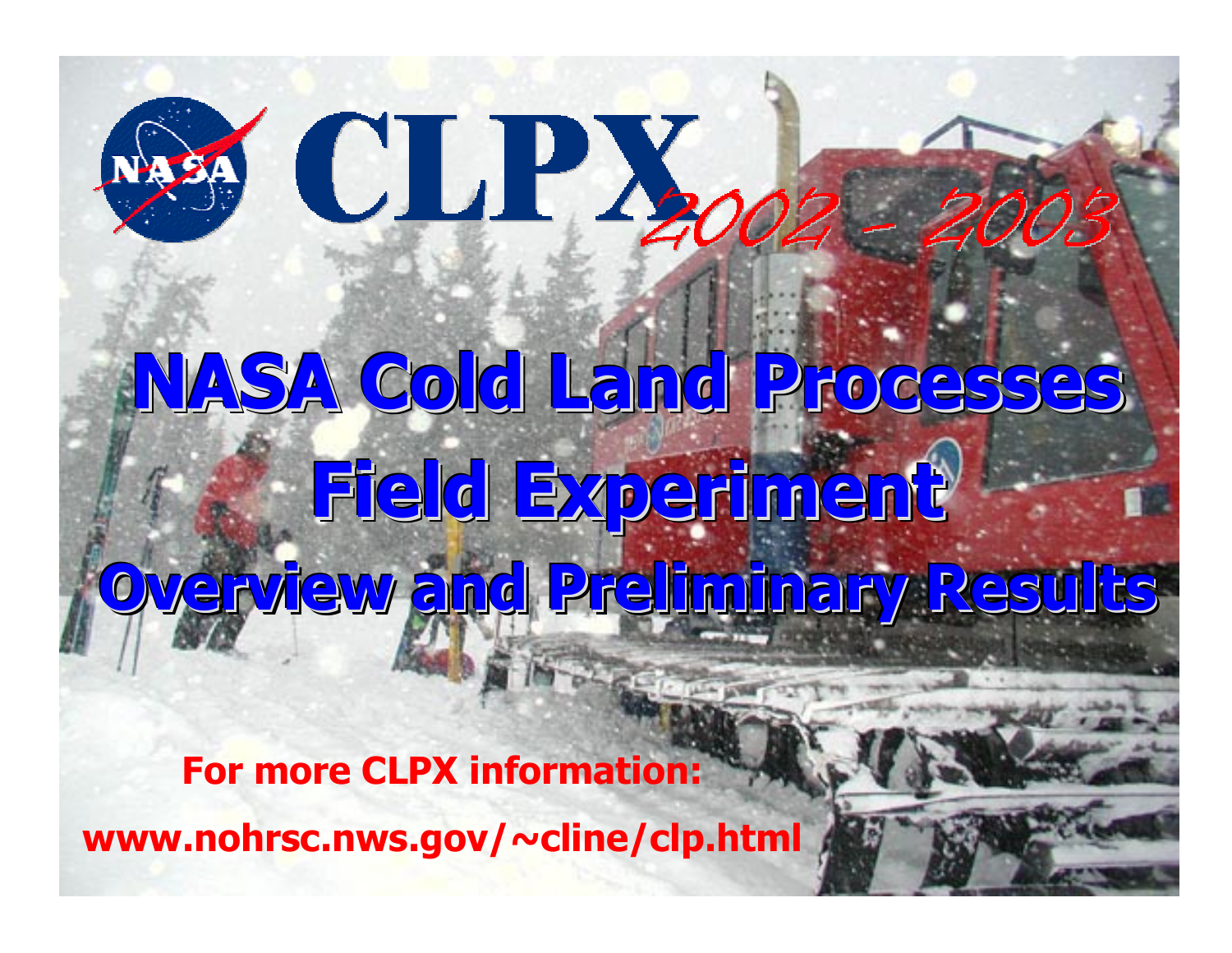

**PURPOSE: PURPOSE:** Develop the quantitative understanding, models, and remotely sensed measurements needed to extend our local-scaleunderstanding of water fluxes, storage and transformations in cold land areas to regional and global scales.

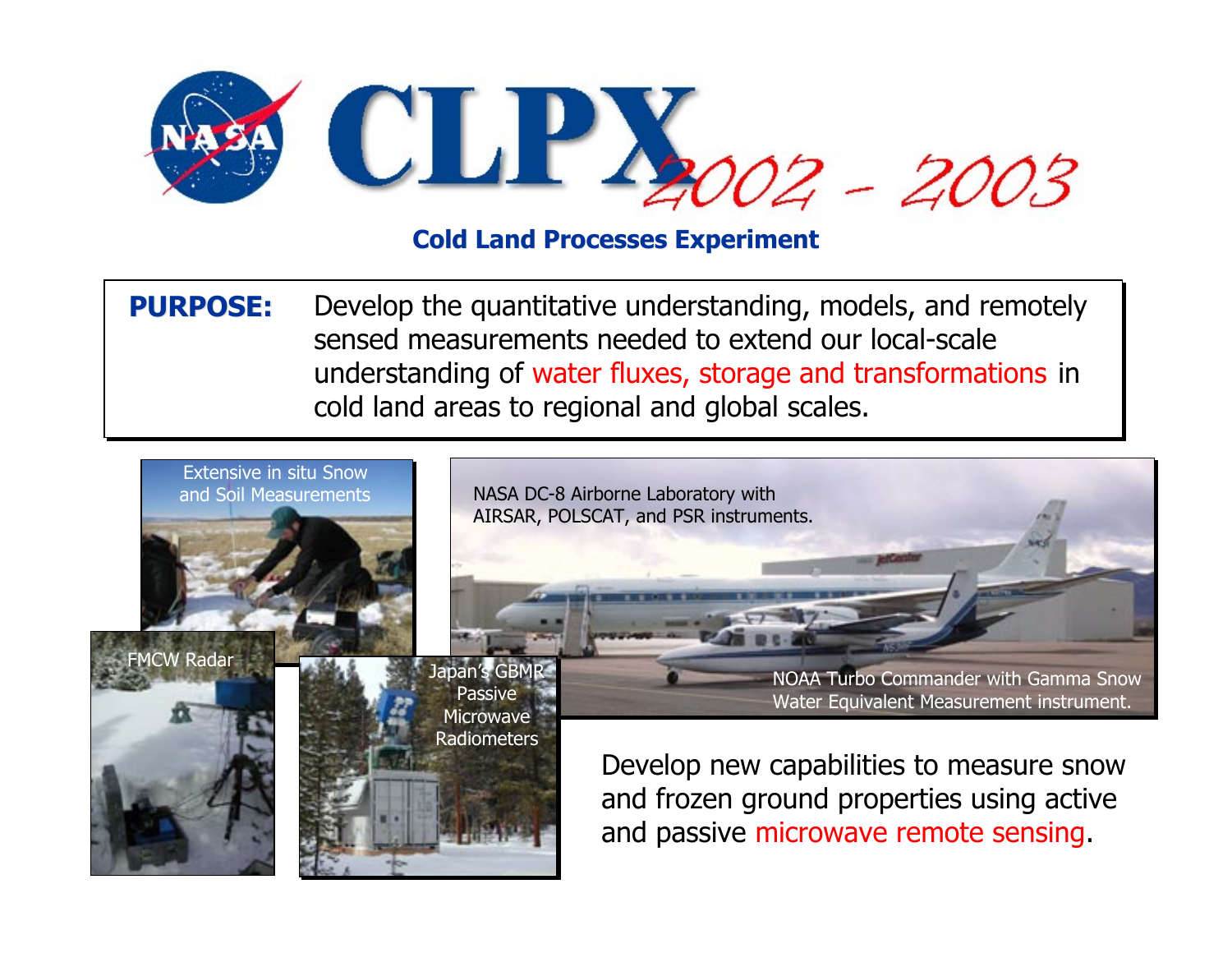



**Nested Study Areas**<br>Multi-scale, multi-sensor approach to build<br>Nested Study Areas **Multi-scale** comprehensive data set needed to meet NASA Earth Science Enterprise science objectives.



## Moderate Snow Packs (~1 m) in the Fraser MSA

The nested study areas in Colorado, USA provide a comprehensive range of snow and frozen soil characteristics.

Deep Snow Packs  $(\sim 2 \text{ m})$ in the Rabbit Ears MSA